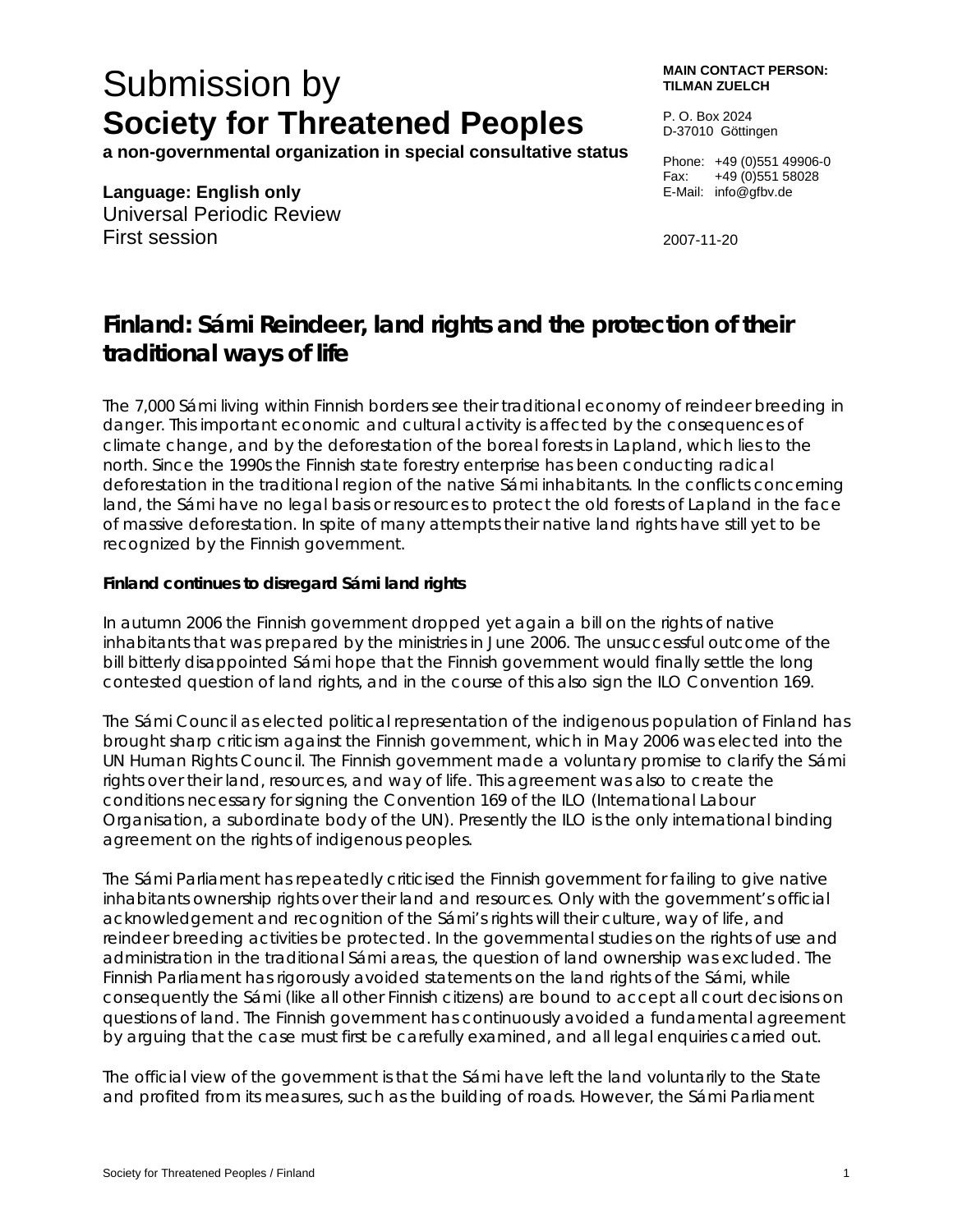sees the colonisation history differently, and is calling for a legal title to their native environment. As long as a legal title is postponed their native land will be left open to national economic interests. Especially in light of the ruthless Finnish forestry policy, it is imperative that the Sámi's their land rights be fulfilled, since today 90 percent of Finnish Lapland belongs to the state. It is extremely important that their water and land rights be legally recognised. However, Finland seems unprepared to do this. Pekka Aikio, the President of the Finnish Sámi Parliament and a reindeer-breeder who visited Germany in February 2006 as a guest of Society for Threatened Peoples resumes: "We definitely need new laws which give the Sámi exclusive rights for their open traditional reindeer-husbandry in their traditional homelands. On what legal basis does the Finnish state own this land? The European Parliament has confirmed the right of the Sámi land use. International law is important for us Sámi. In the ILO Convention 169, the only binding international guide-line to indigenous rights, it is a matter of the collective ownership of land and the right of the indigenous peoples to make decisions concerning their resources. Governments must respect this collective aspect in the life of the indigenous peoples. We have a communal understanding of the ownership of land. An extended family or a particular Sámi community has the right to carry out reindeer-breeding in a particular area. The traditional homeland of the Sámi is a land of reindeer-breeding and not one of industrial and forestry activity."

#### **Conflict on the use of the forest: deforestation versus traditional reindeer-breeding in the forest**

With massive deforestation of the old forests in Northern Finland, the State and forestry department in conjunction have completely disregarded the Sámi culture and land use. It is specifically the Sámi reindeer breeding that is dependent on an intact, functioning, native habitat. Following the appeal of three Sámi in autumn 2005 to the UN Human Rights Commission, the Finnish government suspended "tree-falling" due to the Commission's recommendation. Despite this small step of progress, only the constitutional recognition of the Sámi's rights will be able to provide sufficient protection for their culture and economy. Regulating the forestry department also lies within the State. Approximately 40 percent of the Sámi are reindeer-breeders, making the forest an irreplaceable winter pasture for their animals. Reindeer breeding is not only deeply rooted in Sámi culture, but also holds great social, cultural, and economic importance to the Sámi. Although the state forestry company is aware of the forest's importance for reindeer cooperatives, in many cases it has neither consulted, nor undertaken any form of negotiations.

# **History of the forest conflict**

Since the 1990s the state has extended the onslaught to the old forests of Inari. The timber companies of Metsaliitto, M-Real, Metsa-Botnia, Stora Enso and UPM all obtain their timber from this region, which has only deepened the conflict between the state forestry department and Sámi reindeer-breeders. Deforestation has reached such a point that the native reindeer herds will soon disappear unless Finland is able to "find its way out of the wood", and seriously confront the legal rights of the Sámi. Finland possesses more forest-land than any other EU country; however, barely five percent of the native forests remain intact. The other "younger" forests are for reindeer husbandry or useless forest plantations.

The disappearance of the forest has massively damaged Sámi reindeer-breeders' ways of life and consequently their herd earnings have dropped significantly, as well. The Finnish government still maintains that it has placed extensive forest areas under state protection. However, a large part of the primeval forests that are of importance to the Sámi lie outside the